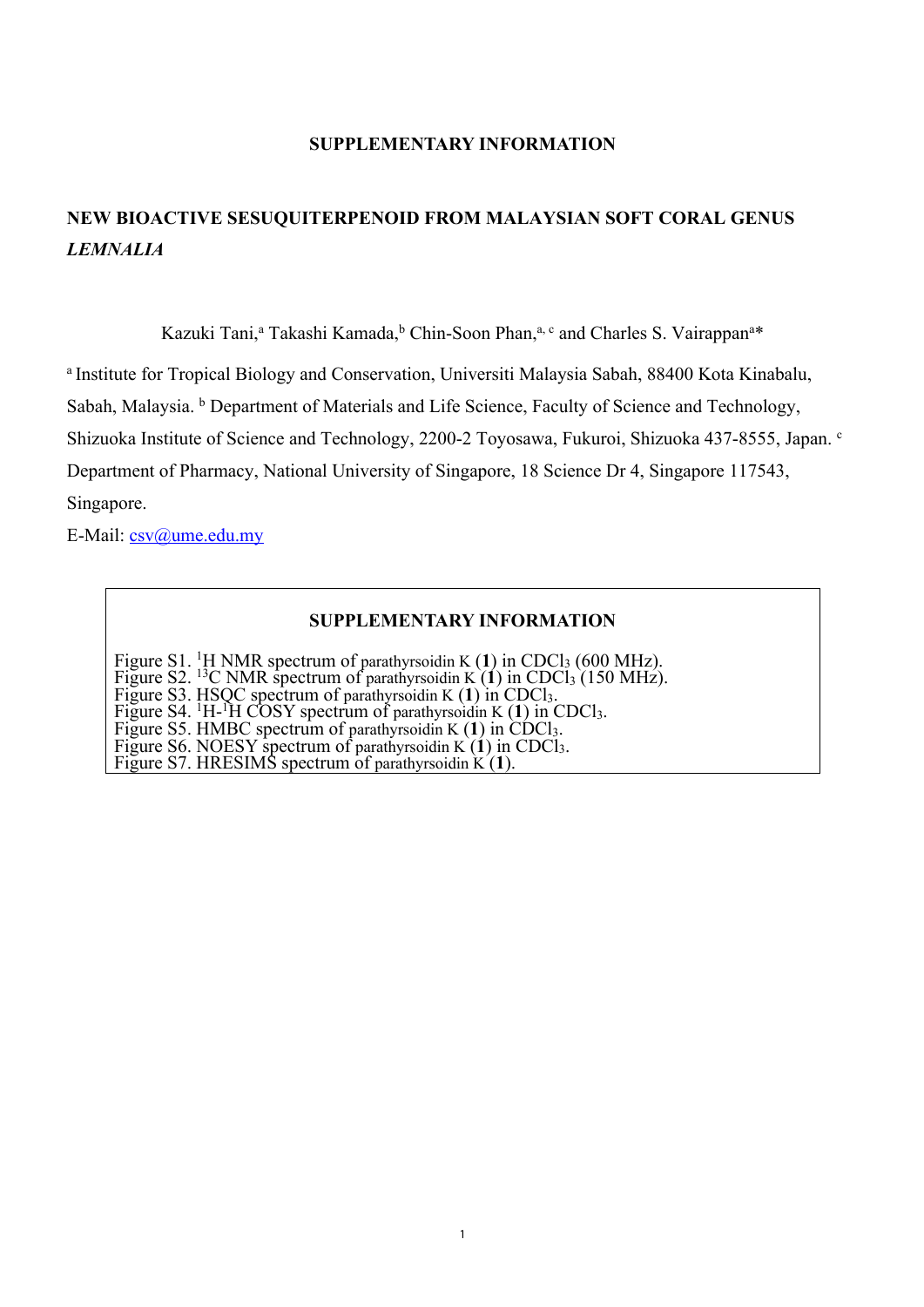**Figure S1. <sup>1</sup> H NMR spectrum of parathyrsoidin K (1) in CDCl3 (600 MHz).**

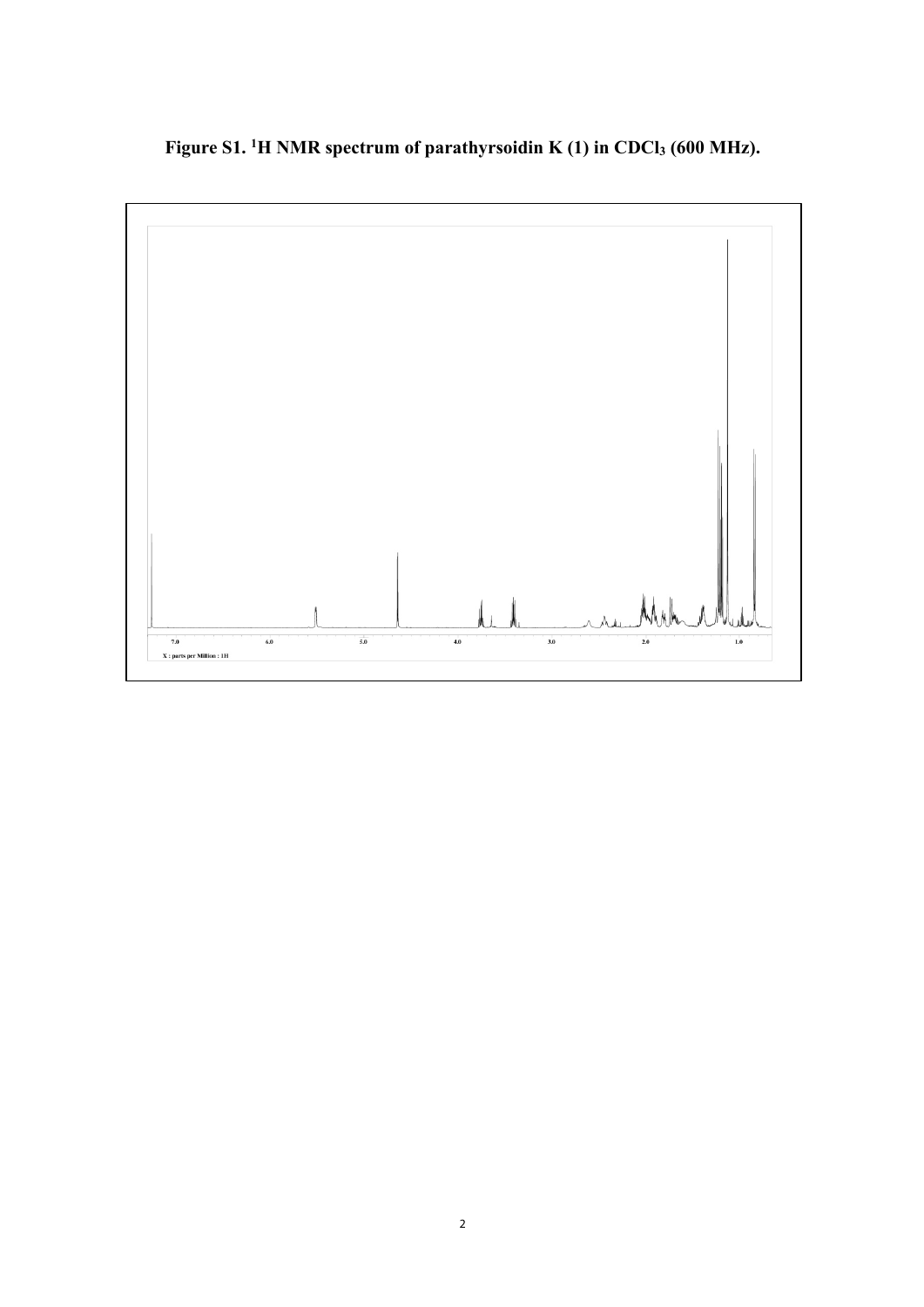**Figure S2. 13C NMR spectrum of parathyrsoidin K (1) in CDCl3 (150 MHz).**

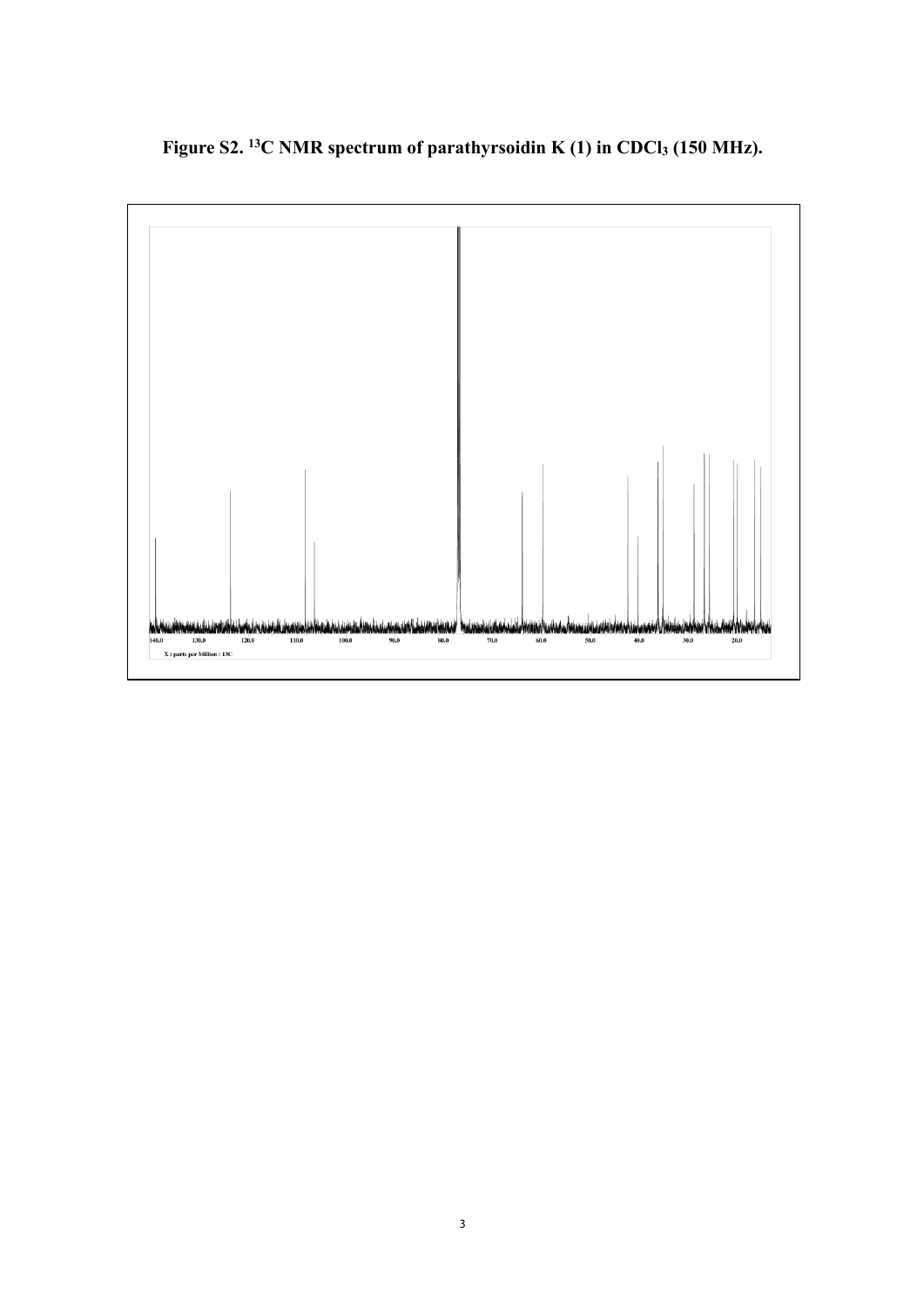

**Figure S3. HSQC spectrum of parathyrsoidin K (1) in CDCl3.**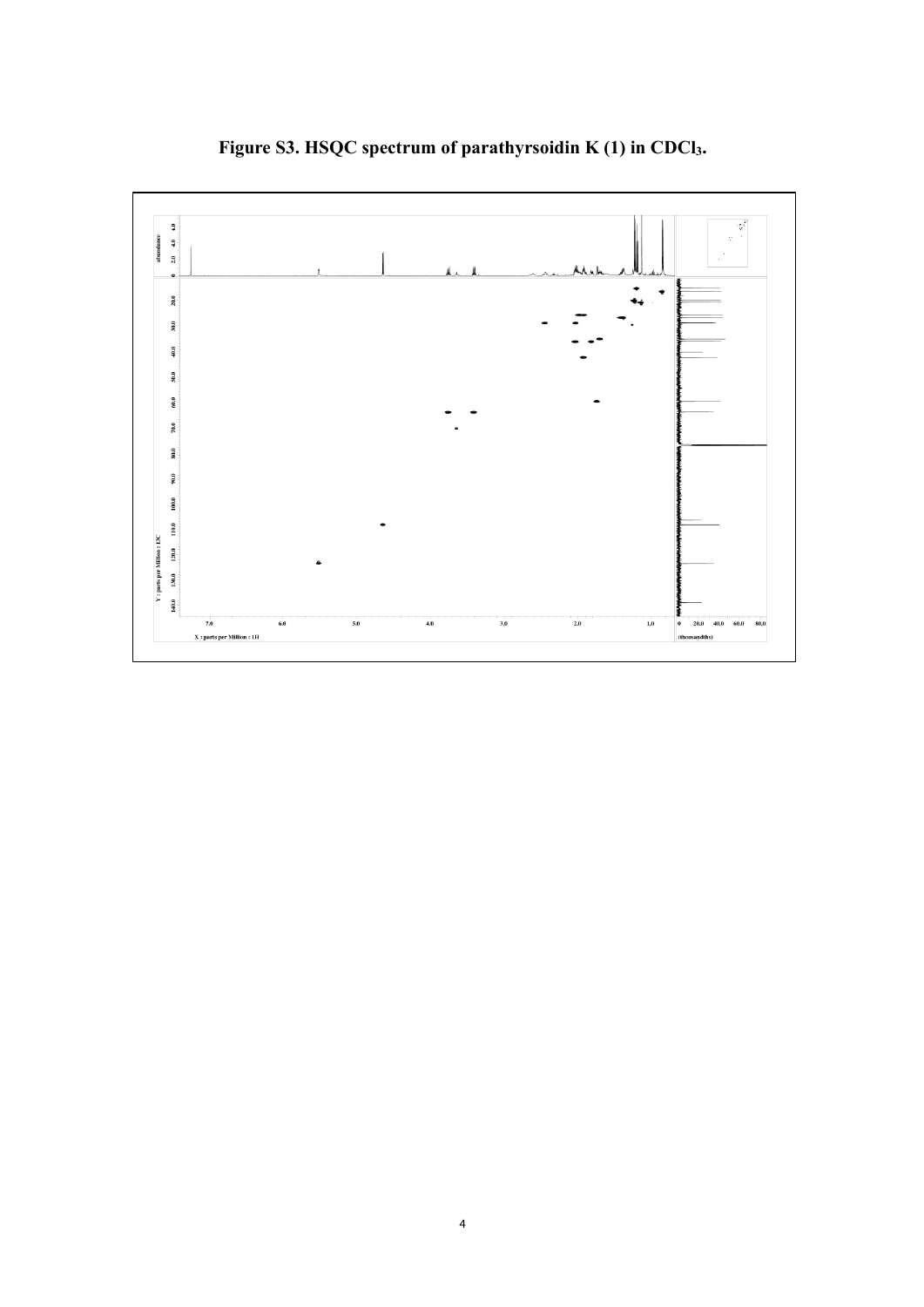

**Figure S4. <sup>1</sup> H-1 H COSY spectrum of parathyrsoidin K (1) in CDCl3.**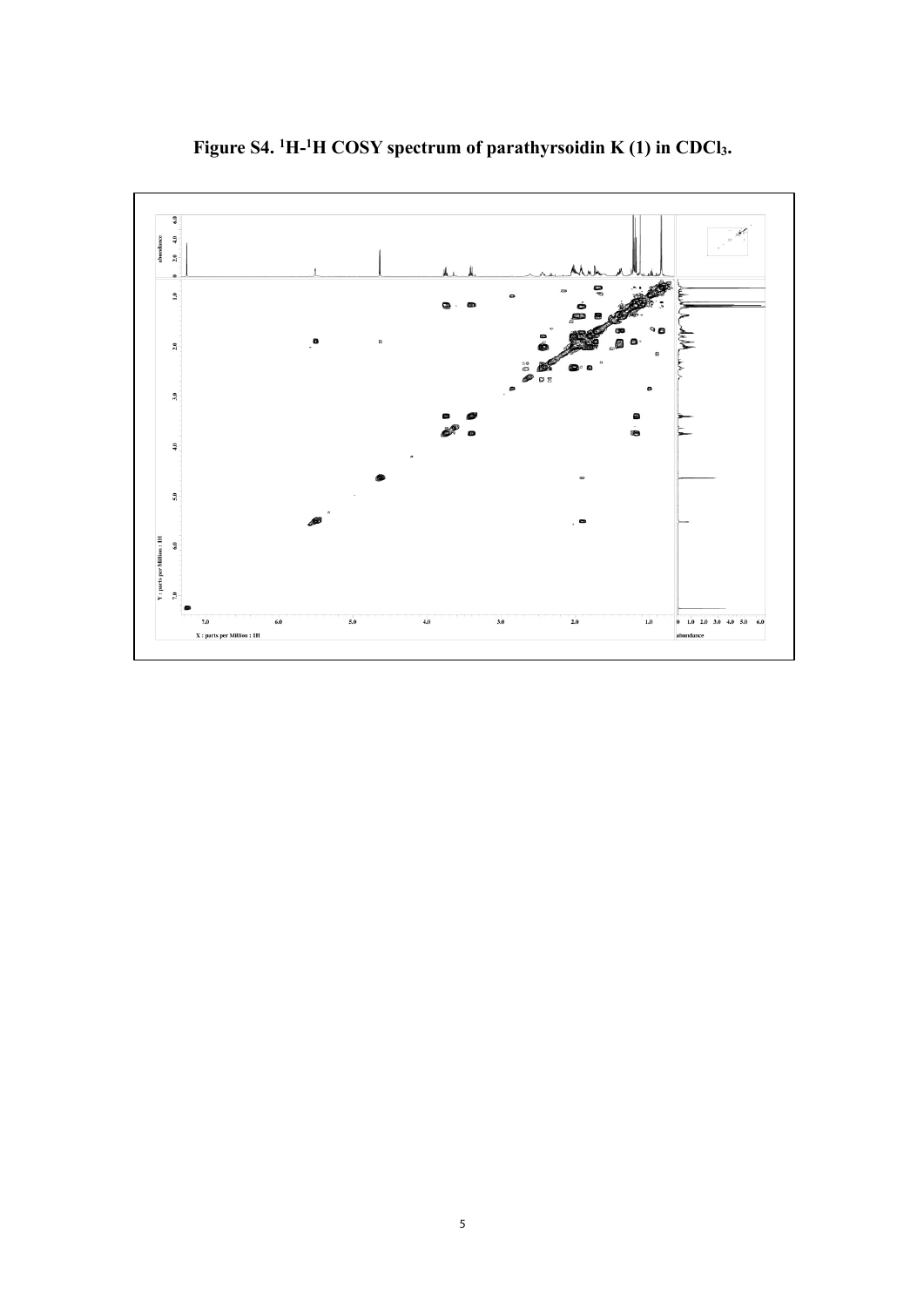

**Figure S5. HMBC spectrum of parathyrsoidin K (1) in CDCl3.**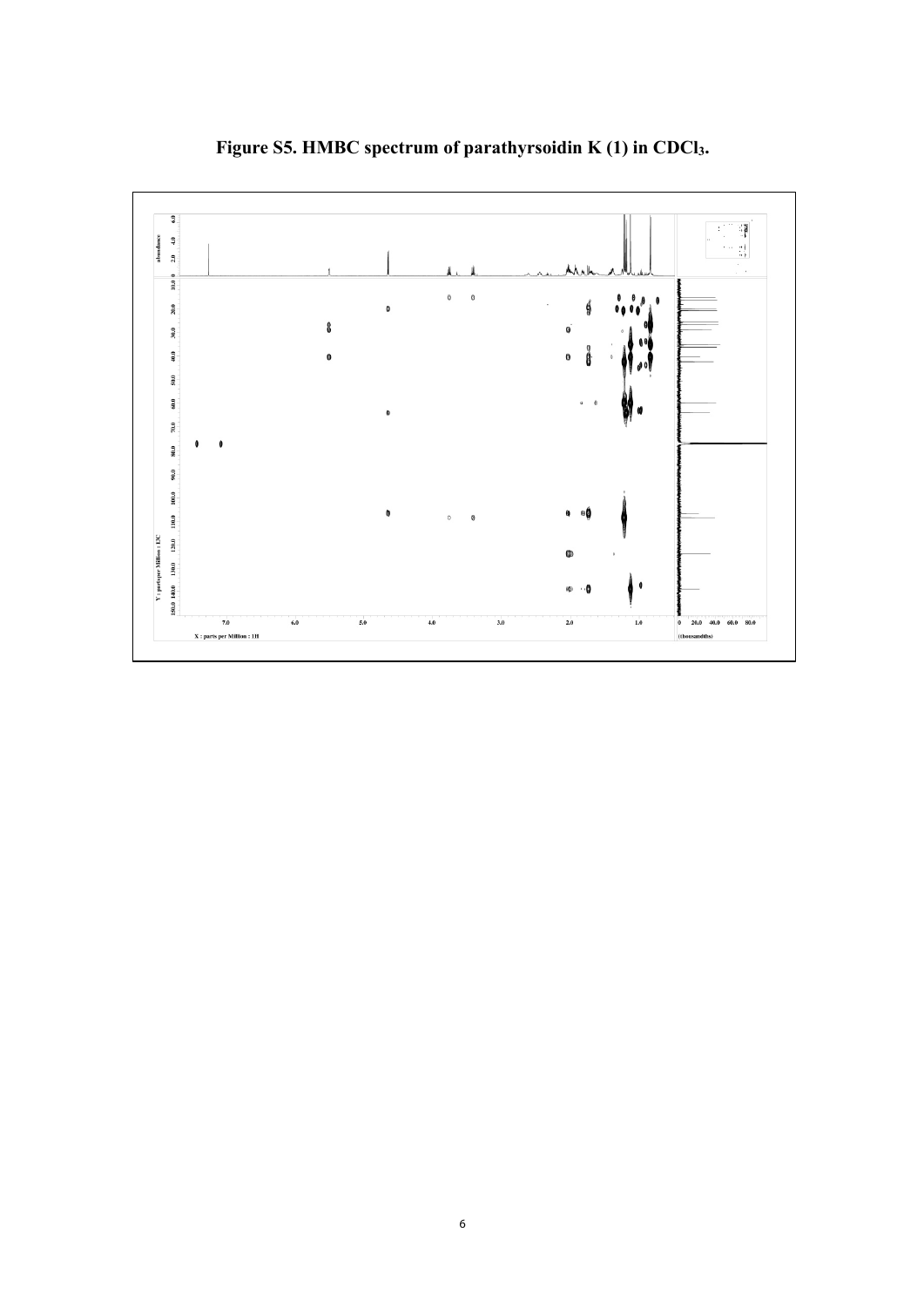

**Figure S6. NOESY spectrum of parathyrsoidin K (1) in CDCl3.**